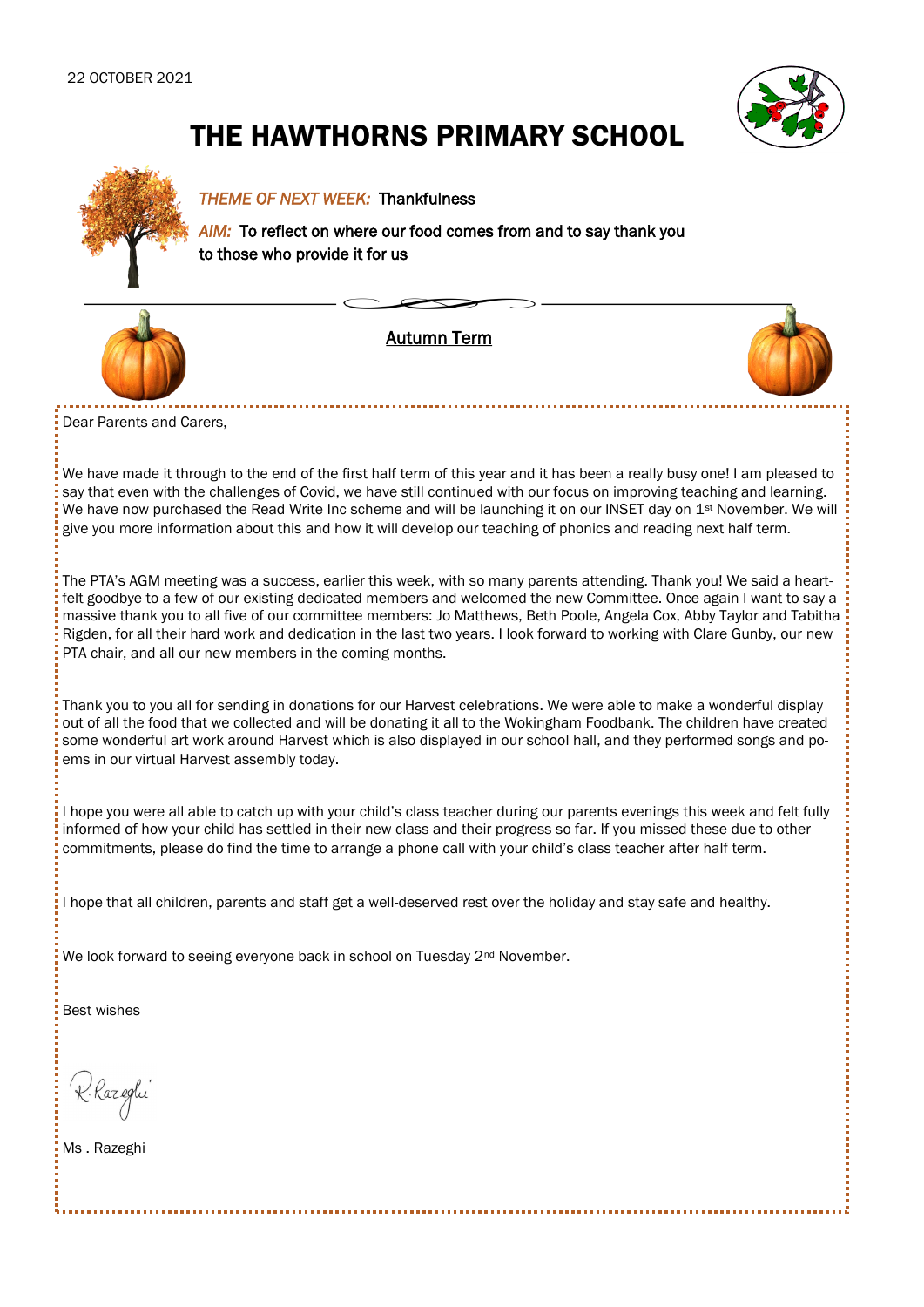#### Dates for your diary

#### **October**

| Mon 25th to Fri 29th Autumn Half Term |                                           |
|---------------------------------------|-------------------------------------------|
| November                              |                                           |
| : Mon 1st                             | <b>INSET Day-Pupils not in school</b>     |
| : Tues 2nd                            | Children return to school                 |
| : Tues 2nd                            | PTA Christmas card artwork deadline       |
| : Mon 8th                             | Prospective parents open afternoon 1.30pm |
| Fri 12th                              | Prospective parents open morning 10am     |
|                                       |                                           |

*[\(Please click here to refer to the school website for our full Academic Term dates\)](https://www.hawthorns.wokingham.sch.uk/website/term_dates_2021-2023/29333)* 

#### Black History month

PROUD TO BE..... This October we have decided to not only celebrate Black History Month, we are going to extend our appreciation and learning throughout the year, encompassing this year's motto, 'Proud to be...'. This will give all year groups the opportunity to explore, understand and appreciate persons of significance, those who have directly and indirectly contributed to the rich history of our lives and how we live. Have you ever thought about the advanced architecture of 5,000 year old pyramids in Ancient Egypt? Or the footsteps of Black African Roman soldiers who defended Hadrian's wall in 140 AD? Year 5 are sharing their musical appreciation of the extremely talented Kanneh-Masons family, alongside their own violin lessons, whilst Year 2 are looking at Engineers - specifically Lonnie Johnson who invented the SuperSoaker! We will be discovering more about mathematicians, astronauts, authors, poets, historians, sports persons... just to name a few. We hope to share more of our learning as the year progresses.

Proud to be part of The Hawthorns!

Mrs Hedges

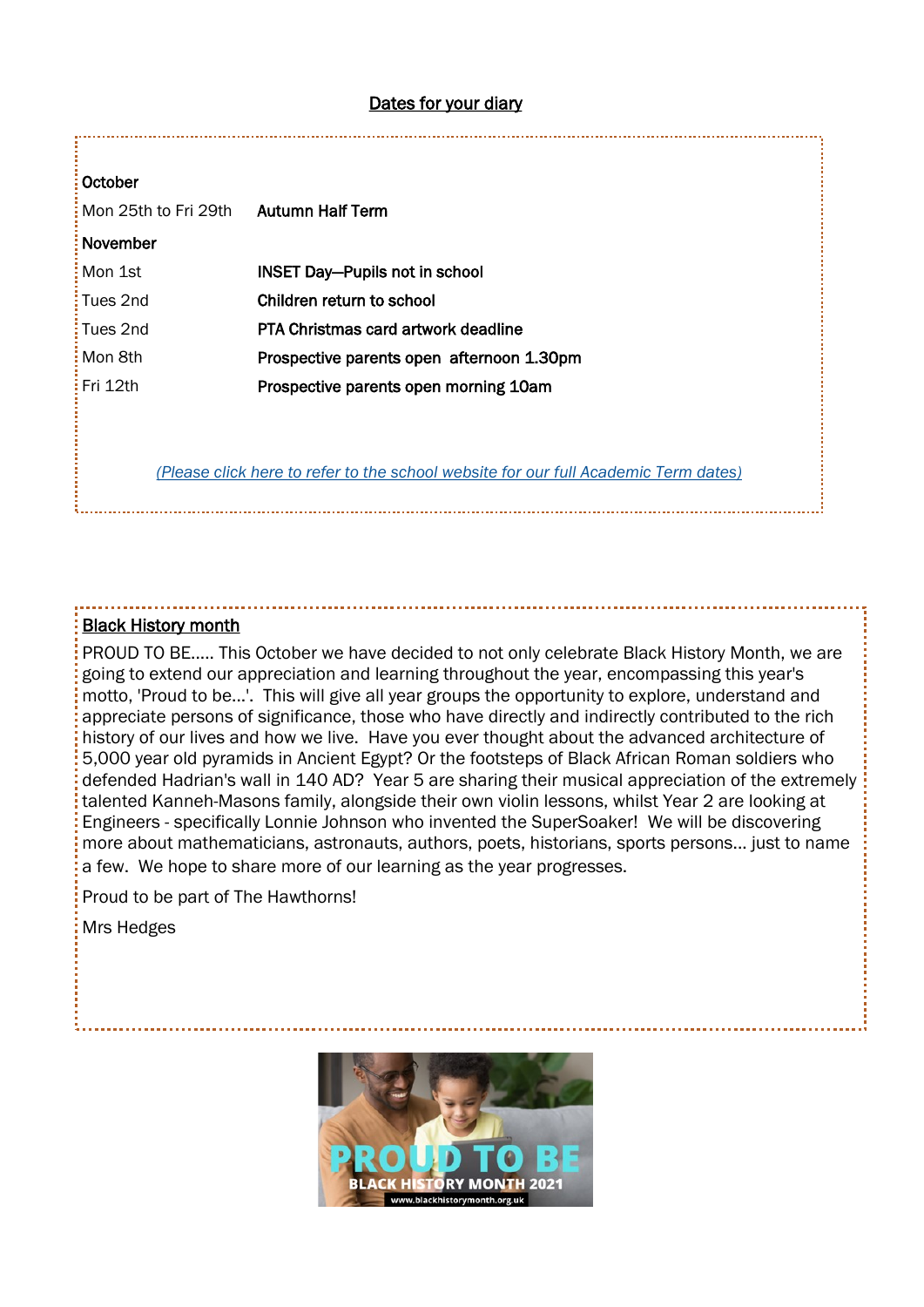#### Harvest celebrations

We are so thankful for all the donations received from all the year groups and what a wonderful display we had!

All these donations will be greatly received by the Wokingham Food Bank.

We celebrated with a virtual harvest assembly with poems and songs.

# **Thank you!**



#### PTA Christmas Cards

All completed artwork for the PTA Christmas Card Project needs to be handed back to class teachers on TUESDAY 2 NOVEMBER (the first day back at school after half term).

Please remember to place your order and make payment online at [www.cauliflowercards.co.uk](http://www.cauliflowercards.co.uk) using your unique code, that can be found at the top of your order form, before returning the form to school.

If you have any questions please email [pta@hawthorns.wokingham.sch.uk](mailto:pta@hawthorns.wokingham.sch.uk)

Thank you to everyone who has completed and returned forms already. The creativity shown by the children is fantastic! Remember every order placed earns funds for our children and the school.



#### Note from our Governors

Are you enthusiastic about education? Do you have some time to spare? If so, you may be just the person we need!



The Hawthorns Primary School currently has a vacancy for a Co-Opted Governor and we would particularly welcome applications from people with experience in IT, although this is not essential.

For more information about the role, please contact Judith Shepherd, Chair of Governors at [governors@hawthorns.wokingham.sch.uk](mailto:governors@hawthorns.wokingham.sch.uk)